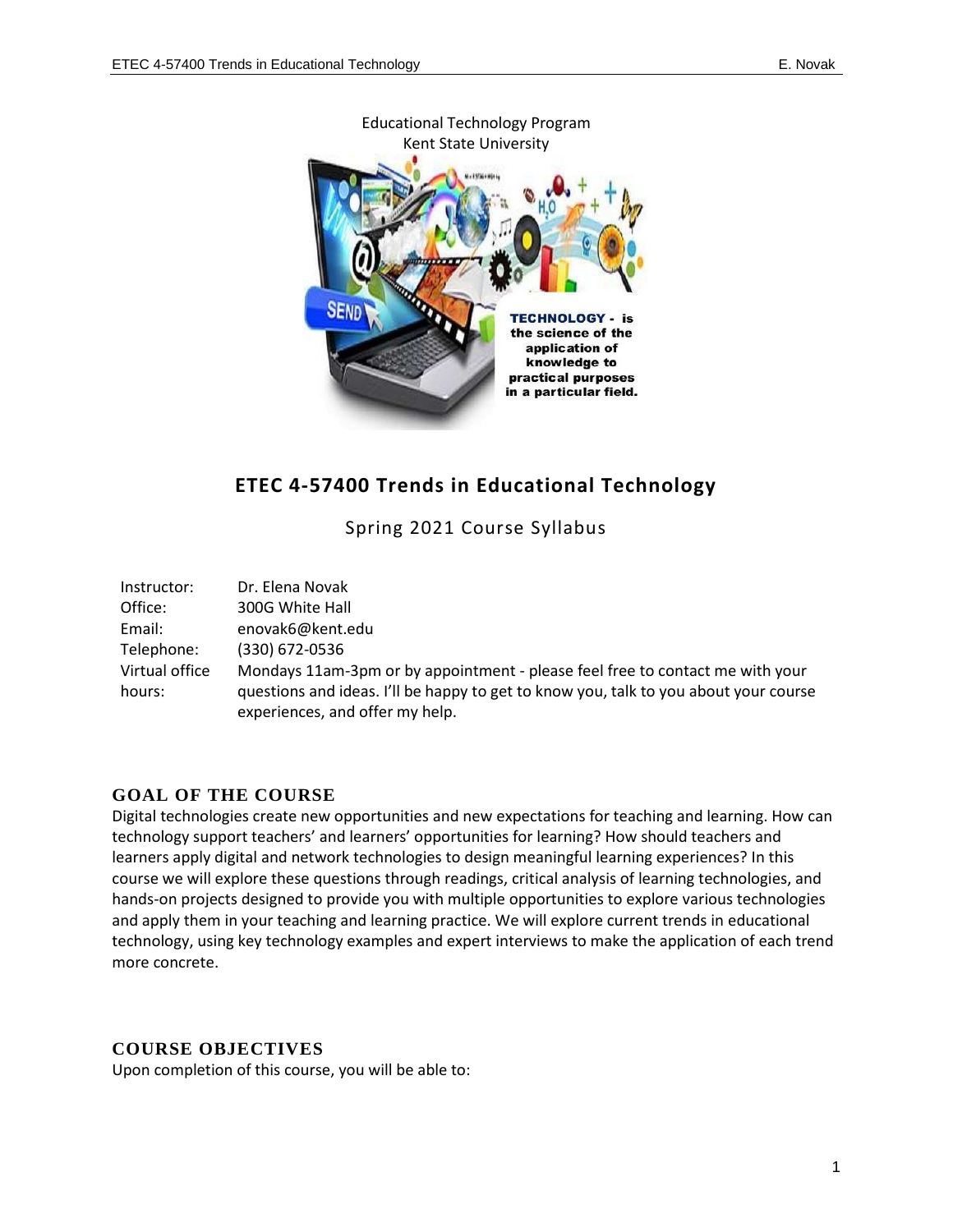- Describe the major ideas and practices associated with various trends in the field of educational technology.
- Apply the major ideas and practices associated with a given trend in a given situation.
- Use, recommend, or create online resources and portals in a variety of educational and training settings.
- Evaluate educational technologies both from a learner and instructor perspective.
- Utilize professional journals and resources in the area of educational technology in order to remain current with emerging trends and technologies.

### **READINGS**

I prepared an extensive reading list of specially selected publications in the field of instructional technology and computer applications. It is available online on the course website

### **TOPICAL COURSE OUTLINE**

Unit 1: Foundations

- 1. Learning, teaching, and technology
- 2. Educational technology then and now
- Unit 2: Educational Technology Trends
	- 3. Blended learning
	- 4. Flipped classroom
	- 5. Going Massive MOOCs
	- 6. Mobile learning
	- 7. Collaborative learning
	- 8. Simulations / Open Educational Resources
	- 9. Games
- Unit 3: Conclusion
	- 10. Learning, teaching, and technology revisited

### **TECHNOLOGY REQUIREMENTS**

Please review a full list of Kent State hardware and software technology requirements for online learning [http://www.kent.edu/onlinelearning/technology-requirements.](http://www.kent.edu/onlinelearning/technology-requirements) Here are a few major software requirements:

- 1. Windows 7 or newer system operating software for PC computers
- 2. Mac OS X 10.6 Snow Leopard or newer system operating software for Apple Mac computers
- 3. Microsoft Office Suite (Word, Excel, PowerPoint)
- 4. Antivirus for Windows OS, **[Microsoft Security Essentials](http://windows.microsoft.com/en-us/windows/security-essentials-download)**
- 5. Antivirus for Mac OS, **[Sophos](https://www.sophos.com/en-us/products/free-tools/sophos-antivirus-for-mac-home-edition.aspx)**
- 6. Adobe **[Acrobat Reader](https://get.adobe.com/reader/)**

A list of available free and/or discounted software downloads for students is available at **[support.kent.edu](https://support.kent.edu/sims/helpcenter/common/layout/SelfhelpArticleView.seam?inst_name=kent_student&article_id=8210-8096-9702&actionMethod=helpcenter%2Fcommon%2Flayout%2FSelfHelpHome.xhtml%3AivyTechSHPKbManager.searchKBRelatedArticleList&displaytag=tag#FreeDiscounted)**. Active, full-time, and part-time students who are registered for classes are provided with **[free access to Office 365](https://support.kent.edu/sims/helpcenter/common/layout/SelfhelpArticleView.seam?inst_name=kent_student&article_id=8210-8096-10904&actionMethod=helpcenter%2Fcommon%2Flayout%2FSelfHelpSearchArticleResult.xhtml%3AivyTechSHPKbManager.searchKBRelatedArticleList&cid=66323)** (Word, Excel, PowerPoint, Outlook, OneNote, Publisher, and Access (PC Only). Additional software such as Windows 10, can be purchased for a discount at the **[Kent](https://kent.onthehub.com/WebStore/ProductsByMajorVersionList.aspx?vsro=8)  [State University Microsoft site](https://kent.onthehub.com/WebStore/ProductsByMajorVersionList.aspx?vsro=8)**.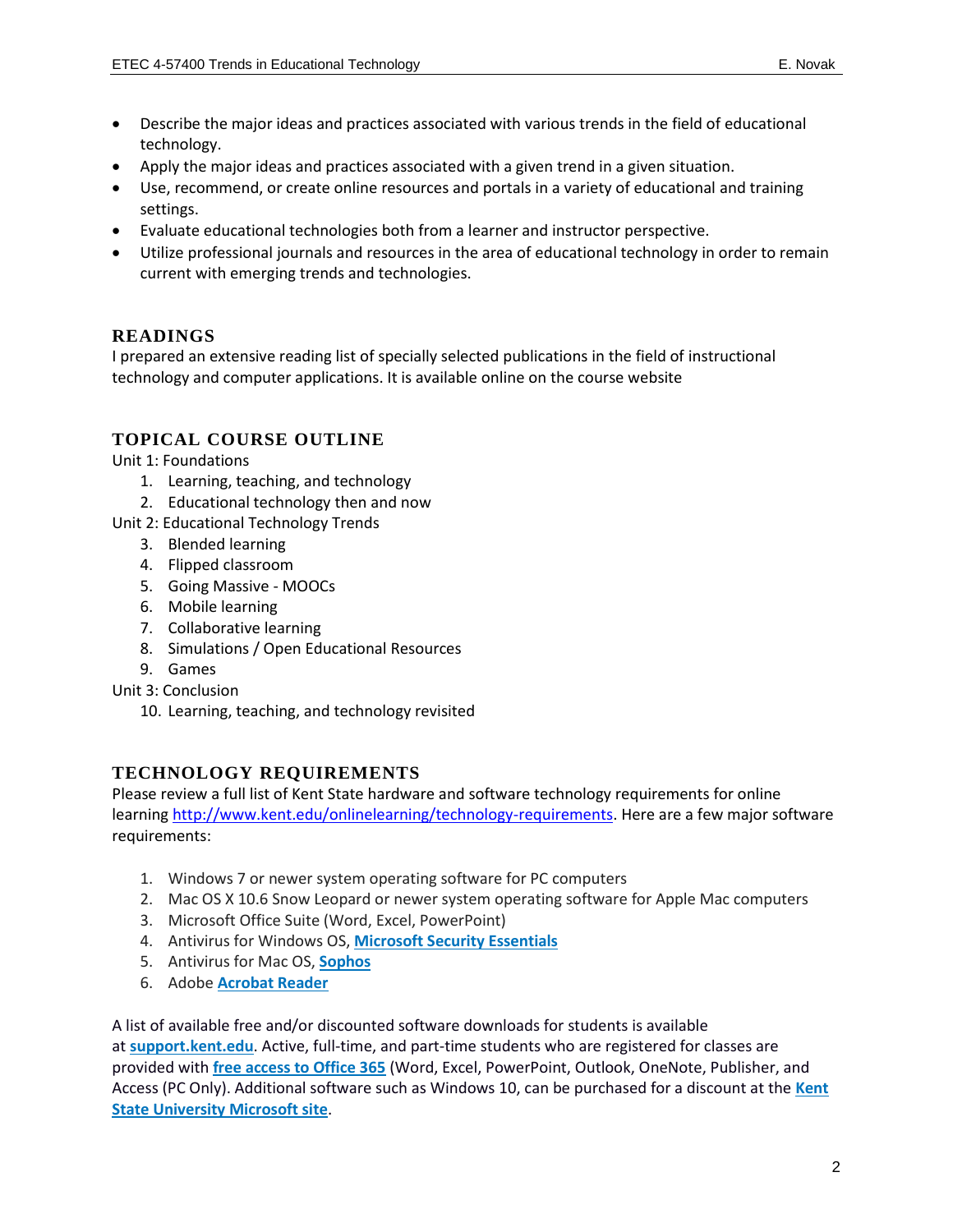# **Course Expectations & Activities**

### **COURSE ORGANIZATION**

This course is organized in modules. Each module will cover a specific topic. To help you achieve the objectives for each module of the course, a variety of activities have been planned for each module. Typical module activities will include:

- Review of module activities
- Assigned readings
- A series of practice activities, asynchronous discussions, and peer feedback that will give you the opportunity to apply core concepts covered in the course. Your responses will be required on a variable schedule based on other requirements during the weeks within specific modules. Please note that posts will have variable due dates and that full credit for this component of the course will only be given by following the schedule. *The intention is to try to prevent all required posts being submitted on the last day of the module.*

I suggest that, for each module, you first preview all the module's activities, read the assigned readings, and then complete the practice activities. Your friendly instructor will check your responses and provide feedback. I will be looking for thoughtful and original contributions that reflect your understanding and analysis of the course materials.

I hope that you will contribute regularly to the discussions (and not just during the weekends). I say this because I found that it is the best way to engage students with the course materials and make online interactions more fun. Your regularly contributions to the discussions will help:

- Facilitate interactions and collaborations with your peer students and instructor
- Get relevant and timely feedback
- Keep you "inside the loop" of the discussions

## **CLASS PARTICIPATION AND BEING SUCCESSFUL ONLINE**

To successfully achieve the goals of this course, you will need to participate in all individual and group activities and discussions on a regular basis. I encourage you to review Kent State's recommendations for successful online learning:

<https://www.kent.edu/onlinelearning/being-successful-online>

These recommendations include:

- Computer/Technology Skill
- Course Workload
- Study Strategies

In addition, the following suggestions can help you better organize your time and course workload:

- **Front load your readings.** The course readings are not difficult to read, and you should be able read each of them in a few hours. It is best to read the sources early in the semester. If you have the information prior to our discussions, it will greatly facilitate your understanding.
- **Get ahead of schedule.** Some of the course assignments and activities may take you longer than the others, particularly the final course project. You will want to start working on your course final project as much as you can before the assignment is due. I encourage students to send me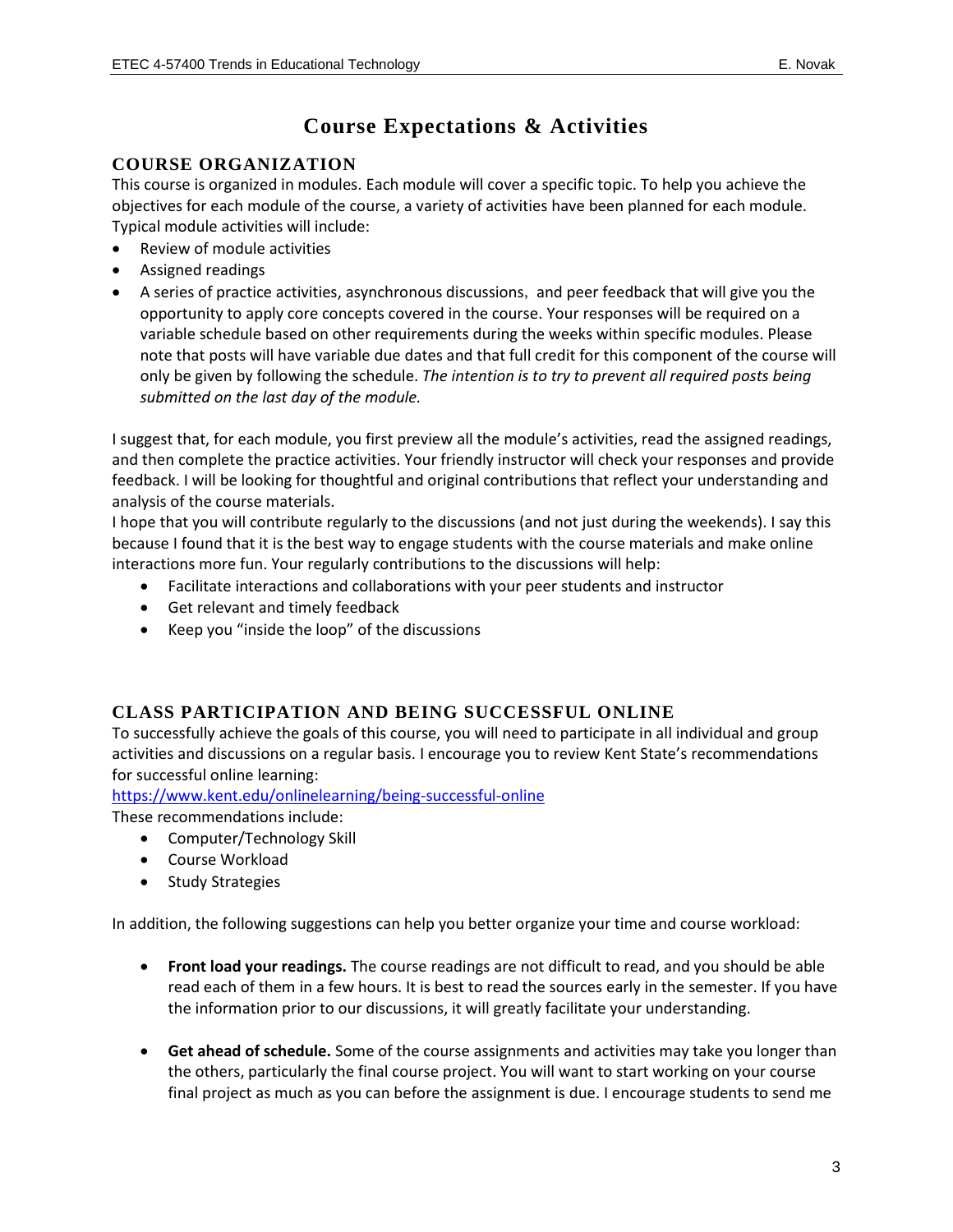their project drafts ahead of time and get pre-submission feedback. Many students who used this opportunity wrote higher quality papers and received better grades.

#### **COURSE REQUIREMENTS**

You are expected to complete and reflect upon the required readings, participate in class activities on a weekly basis. Your grade will be based on the following assessments, each described briefly below. Specific details for each assignment will be posted electronically to Blackboard.

|                                                                |                                                                                                                                                                                                                                                                                                                                                                                                                                                                                                                                                                                                                                                                                                                                                                                                                                                                                                                                          | Weight  |
|----------------------------------------------------------------|------------------------------------------------------------------------------------------------------------------------------------------------------------------------------------------------------------------------------------------------------------------------------------------------------------------------------------------------------------------------------------------------------------------------------------------------------------------------------------------------------------------------------------------------------------------------------------------------------------------------------------------------------------------------------------------------------------------------------------------------------------------------------------------------------------------------------------------------------------------------------------------------------------------------------------------|---------|
| <b>Assignment 1</b>                                            | Ted-Ed Flipped Lesson Project*<br>You will develop your own TED-ED Flipped lesson on an authentic, real-                                                                                                                                                                                                                                                                                                                                                                                                                                                                                                                                                                                                                                                                                                                                                                                                                                 |         |
|                                                                | world topic using the TED-Ed website.                                                                                                                                                                                                                                                                                                                                                                                                                                                                                                                                                                                                                                                                                                                                                                                                                                                                                                    |         |
| <b>Assignment 2</b><br>(pick one<br>option)                    | Option A. Designing a Mini Programming Activity*<br>You will design a mini programming activity for your intended learners<br>using Scratch, a visual programming language tool. In addition, you will<br>create a sample Scratch project and a screencast video tutorial explaining<br>how to complete the project.                                                                                                                                                                                                                                                                                                                                                                                                                                                                                                                                                                                                                     | 200 pts |
|                                                                | Option B. Reflection and Personal Exploration paper*<br>Review a book or special issue of a journal related to this class (Note: A<br>journal special issue is a collection of articles on a specific topic, e.g., video<br>gaming in elementary school, simulations in science curriculum, etc.). It can<br>be a book or special issue that is practical, research-oriented, or<br>theoretical. What are the key points or findings of the book or issue? What<br>are the strengths and weaknesses? What are future trends? How will you<br>apply some of the ideas from this book? This is not mindless idea doodling,<br>but, instead, is a way to coherently explore something that "inspires" you<br>at a deep level. You should turn in a 2-4 page single-spaced review. These<br>papers will be graded for (1) logic, relevance, organization, (2)<br>completeness/depth, and (3) originality, impact, insight, and practicality. | 200 pts |
| Participation                                                  | Participation in online groups, collaborations, and discussions is vital to<br>your success of this course. It is part of the grade. Most of the participation<br>will take place in asynchronous discussion boards, but we may schedule<br>several synchronous meetings in various online settings.<br><b>Grading Participation:</b><br>Your instructor will be looking for thoughtful contributions that reflect<br>your understanding and analysis of the course materials. There will be no<br>makeups for practice activities and discussions. If you have missed a<br>deadline, the instructor will not review your work.                                                                                                                                                                                                                                                                                                          | 221 pts |
| Professionalism<br>(determined<br>by non-scored<br>activities) | In addition to course assignments, a portion of your final grade will be<br>based on professionalism including the following (but not limited to): self-<br>motivation, respect, participation, attitude, and accountability.<br>The amount of professionalism/ participation points earned will depend<br>upon the following standards being met:                                                                                                                                                                                                                                                                                                                                                                                                                                                                                                                                                                                       | 30 pts  |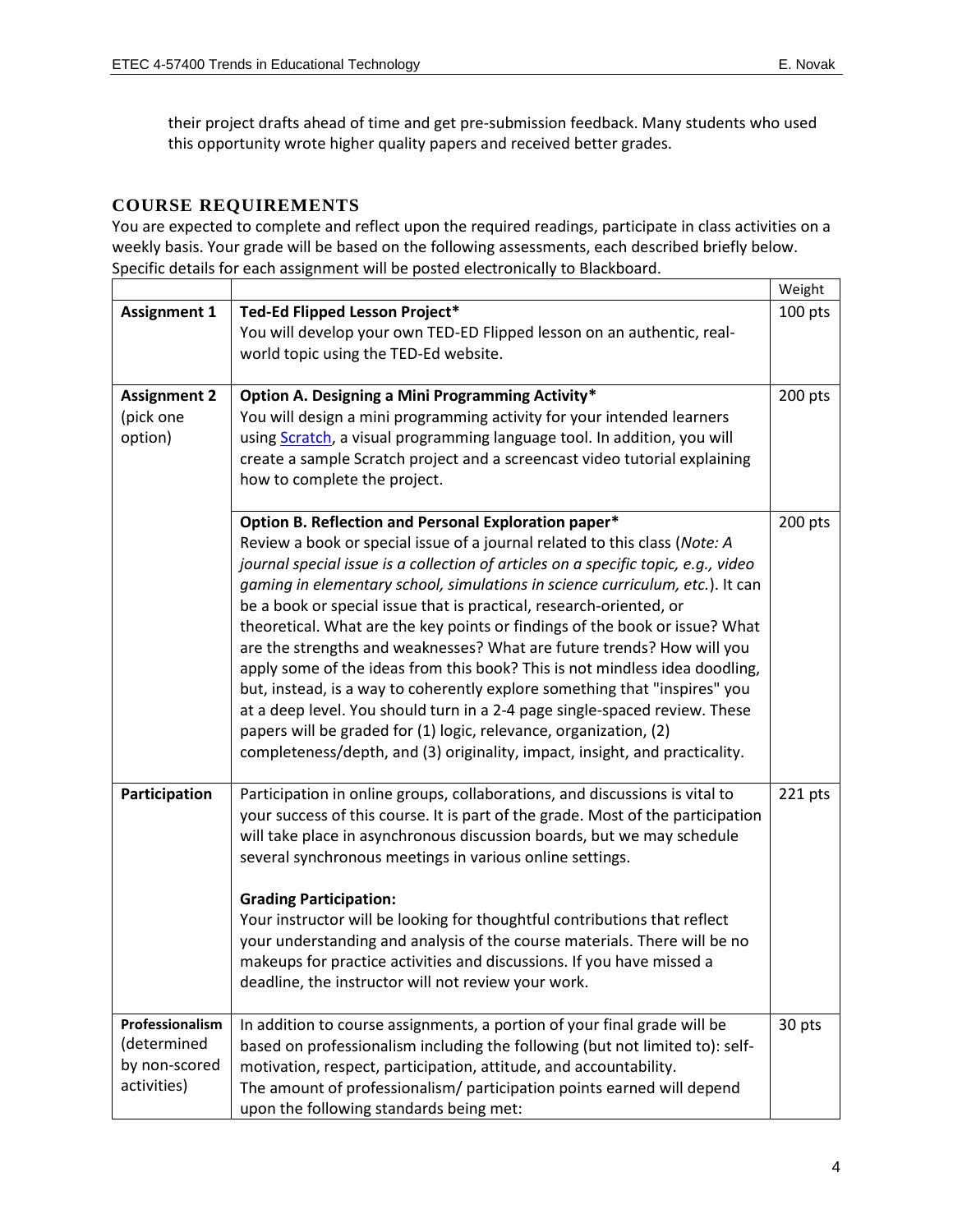| result in a loss of professionalism points as well as a loss of points for<br>the specific assignment.<br>Failure to upload project reports to Blackboard on the required date<br>$\bullet$<br>will result in losing all professionalism points.<br>The student is to post original work only.<br>$\bullet$<br>Failure to abide by these guidelines could result in dismissal from the<br>$\bullet$<br>course or other penalties as per university policy.<br>Respect for the view of each member of the learning community and<br>$\bullet$<br>the use of professional standards when communicating with the<br>instructor or other class members is expected and will be adhered to<br>throughout participation in this online course.<br>The student will make every effort to be a contributing member of the<br>$\bullet$<br>ETEC 4/57400 online learning community in order to experience<br>optimal educational and professional growth. |         |
|-------------------------------------------------------------------------------------------------------------------------------------------------------------------------------------------------------------------------------------------------------------------------------------------------------------------------------------------------------------------------------------------------------------------------------------------------------------------------------------------------------------------------------------------------------------------------------------------------------------------------------------------------------------------------------------------------------------------------------------------------------------------------------------------------------------------------------------------------------------------------------------------------------------------------------------------------|---------|
| Total:                                                                                                                                                                                                                                                                                                                                                                                                                                                                                                                                                                                                                                                                                                                                                                                                                                                                                                                                          | 551 pts |

\* *Grading rubrics are available on the course website*.

### **GRADING**

According to the policies of Kent State University, the modal grade for a graduate-level course should be a B, while an A denotes superior attainment. If you meet all the goals and objectives for this course, you will receive a B. To receive an A, you must go beyond the basics and show excellence in your work.

| $A = 94\% - 100\%$   | $A = 90\% - 93.9\%$  |                     |
|----------------------|----------------------|---------------------|
| $B = 87\% - 89.9\%;$ | $B = 84\% - 86.9\%$  | $B = 80\% - 83.9\%$ |
| $C + 77\% - 79.9\%$  | $C = 74\% - 76.9\%;$ | $C = 70\% - 73.9\%$ |
| $D + 57\% - 69.9\%$  | $D = 60\% - 66.9\%$  |                     |
| $F =$ below 60%      |                      |                     |

### **LATE ASSIGNMENTS**

#### **Major assignments (Assignments 1 & 2):**

• I have a 48-hour lateness policy with no penalties. For example, if an assignment is due Sunday at midnight, you can submit it by Tuesday at midnight without penalty. There will be a 10% grade reduction for each additional day the assignment is late and will only be accepted up to one week late. However, if circumstances present themselves that prevent adequate progress (e.g. personal or family member's serious illness; additional work and/or caregiving responsibilities), please notify your instructor so that accommodations can be made.

#### **Weekly activities and peer comments**:

• Many of the discussion board activities involve peer comments or peer review. I have a 48-hour lateness policy with no penalties for posting peer comments only. For example, if it says that you need to post your introduction on Sunday, 11:59pm, and comment on your peer's introductions, please submit your introduction on Sunday to allow others to comment on your post. You can comment on your peer's introductions by Tuesday, 11:59pm. However, if circumstances present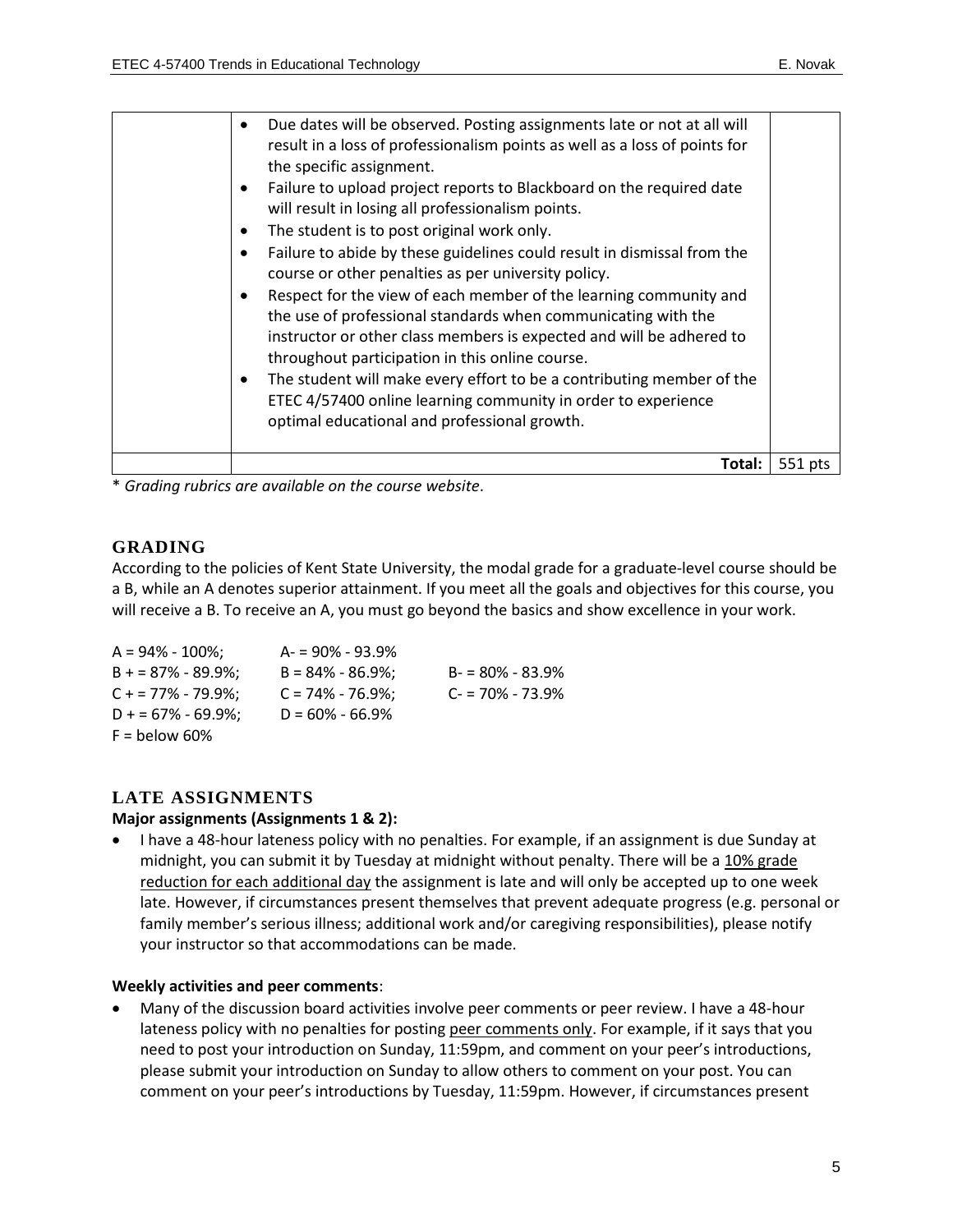themselves that prevent adequate progress (e.g. personal or family member's serious illness; additional work and/or caregiving responsibilities), please notify your instructor so that accommodations can be made.

Any activity that is not submitted by the last day of class will receive 'O' points.

### **COURSE WEBSITE**

The class is supported by a course website that provides students with access to various course materials and will serve as a means of teacher-communication.

### **COMMUNICATION**

- The best way to reach me is via email. I usually check my e-mail daily (excluding weekends) and will respond if possible within 24 hours. When sending emails to your instructor please use the following format: ETEC 4/57400. Your topic
- Some questions cannot be best answered in an e-mail, please in that case schedule an online appointment.
- Written communication is an important aspect of this course. The ability to communicate clearly and effectively is critical to success as an instructional designer/developer. For this reason, it is expected that adequate attention will be given not only to what you write but how you write it. Your assignments will be evaluated from this perspective. Proofread written assignments carefully. Assignments containing errors in spelling, punctuation, syntax, etc. will receive a score reduction.
- Please keep your instructor informed of personal situations that limit your participation in the class.

### **INTELLECTUAL PROPERTY AND PRIVACY**

Intellectual property displayed or distributed to students during this course (including but not limited to module agendas, PowerPoint presentations, notes, quizzes, assignment descriptions) by the instructor remains the intellectual property of the instructor. This means the student may not distribute, publish, or provide such intellectual property to any other person or entity for any reason, commercial or otherwise, without the express written permission of the instructor. Additionally, students may not distribute or publish recordings and/or links to live class discussions.

### **PRONOUN AND PREFERRED NAME POLICY**

I will gladly honor your request to address you by your preferred name or pronoun. Please advise me of this preference early in the semester so that I may make appropriate changes to my records. For more information about Kent State University's Preferred Name policy, see the official policy registrar here – <https://www.kent.edu/registrar/preferred-name>– or the LGBTQ Center's instructions at [https://www.kent.edu/lgbtq/preferred-name-process.](https://www.kent.edu/lgbtq/preferred-name-process)

### **DIVERSITY AND INCLUSION STATEMENT**

This is an Inclusive Classroom. At Kent State University, administrators, faculty, and staff are committed to the creation and maintenance of "inclusive learning" spaces. These are classrooms, labs, and other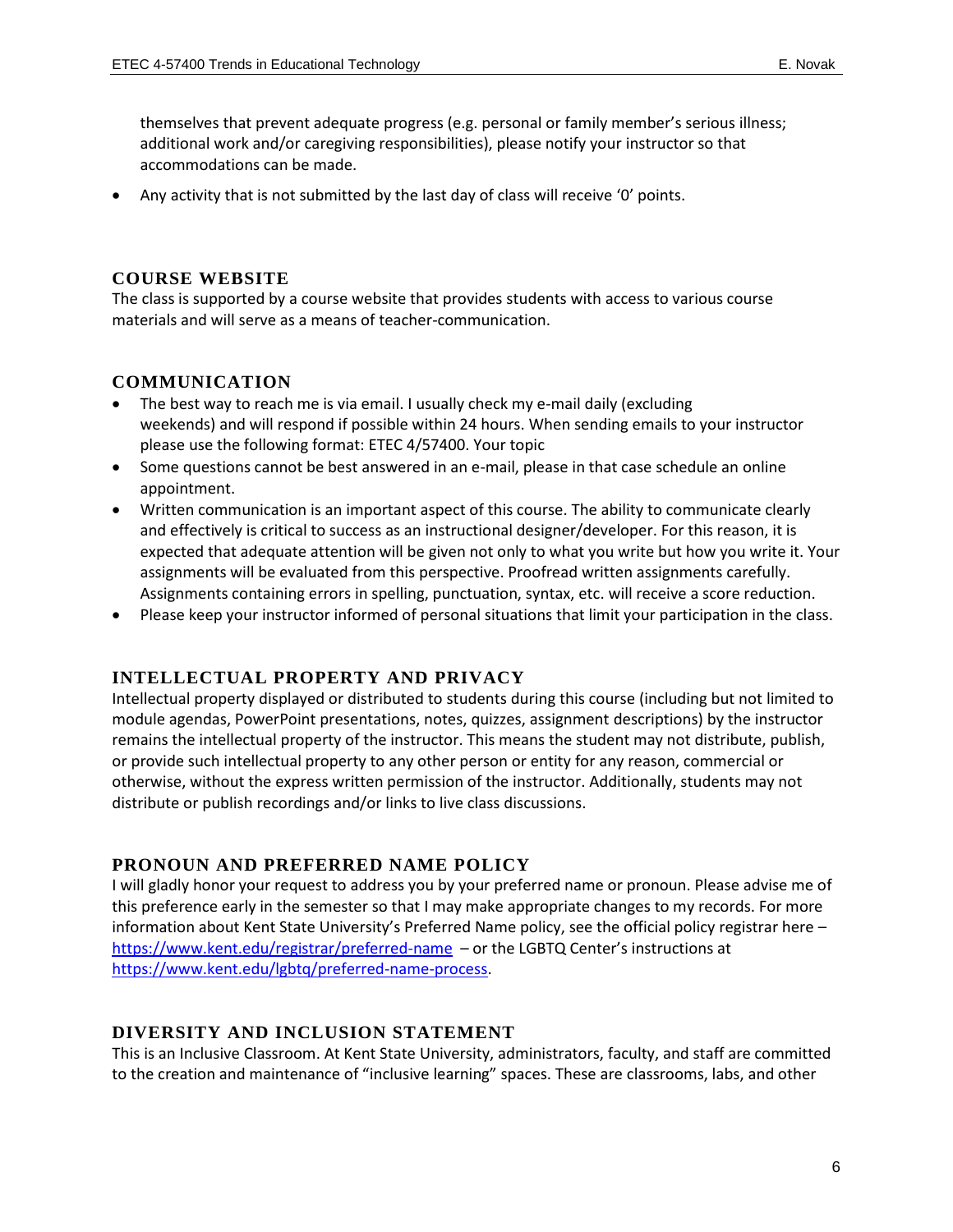places of learning where you will be treated with respect and dignity and where all individuals are provided equitable opportunity to participate, contribute, and succeed.

It is my intent that students from all diverse backgrounds and perspectives be well served by this course, that students' learning needs be addressed, and that the diversity that students bring to this class be viewed as a resource, strength and benefit. It is my intent to present materials and activities that are respectful of diversity: gender, sexuality, disability, age, socioeconomic status, ethnicity, race, and culture. Your suggestions are encouraged and appreciated. Please let me know ways to improve the effectiveness of the course for you personally or for other students or student groups. In addition, if any of our class meetings conflict with your religious events, please let me know so that we can make arrangements for you.

### **STUDENT CONDUCT, PLAGIARISM AND ACADEMIC INTEGRITY**

Academic honesty and integrity are held at a high standard at Kent State University. The Kent State University [Code of Student Conduct](https://www.kent.edu/studentconduct/code-student-conduct) applies to all students. Students are subject to dismissal or suspension for violations of the code.

Students enrolled in the university, at all its campuses, are to perform their academic work according to standards set by faculty members, departments, schools and colleges of the university; and cheating and plagiarism constitute fraudulent misrepresentation for which no credit can be given and for which appropriate sanctions are warranted and will be applied. For more information, please see [Kent State](https://www.kent.edu/policyreg/administrative-policy-regarding-student-cheating-and-plagiarism)  [University policy regarding student cheating and plagiarism](https://www.kent.edu/policyreg/administrative-policy-regarding-student-cheating-and-plagiarism) an[d information about plagiarism.](https://www.kent.edu/plagiarism/information-students)

### **STUDENTS ACCESSIBILITY**

Kent State University is committed to inclusive and accessible education experiences for all students. University Policy 3342-3-01.3 requires that students with disabilities be provided reasonable accommodations to ensure equal access to course content. Students with disabilities are encouraged to connect with Student Accessibility Services as early as possible to establish accommodations. If you anticipate or experience academic barriers based on a disability (including mental health, chronic medical conditions, or injuries), please let me know immediately. Student Accessibility Services (SAS) Contact Information:

Location: University Library, Suite 100 Email: [sas@kent.edu](mailto:sas@kent.edu) Phone: 330-672-3391; VP 330-968-0490 Web: [www.kent.edu/sas](https://www.kent.edu/sas)

### **ADDITIONAL RESOURCES**

- Writing Commons, located in the Kent State main library, supports KSU students, including international students at all levels and in every academic discipline with any projects that include writing. <https://www.kent.edu/writingcommons>
- Academic Success Center—university tutoring is offered to all students in various subject areas. Drop in tutoring, scheduled tutoring and virtual e tutoring are all available. The Academic Success Center is also available in the Library. [http://www.kent.edu/asc.](http://www.kent.edu/asc)